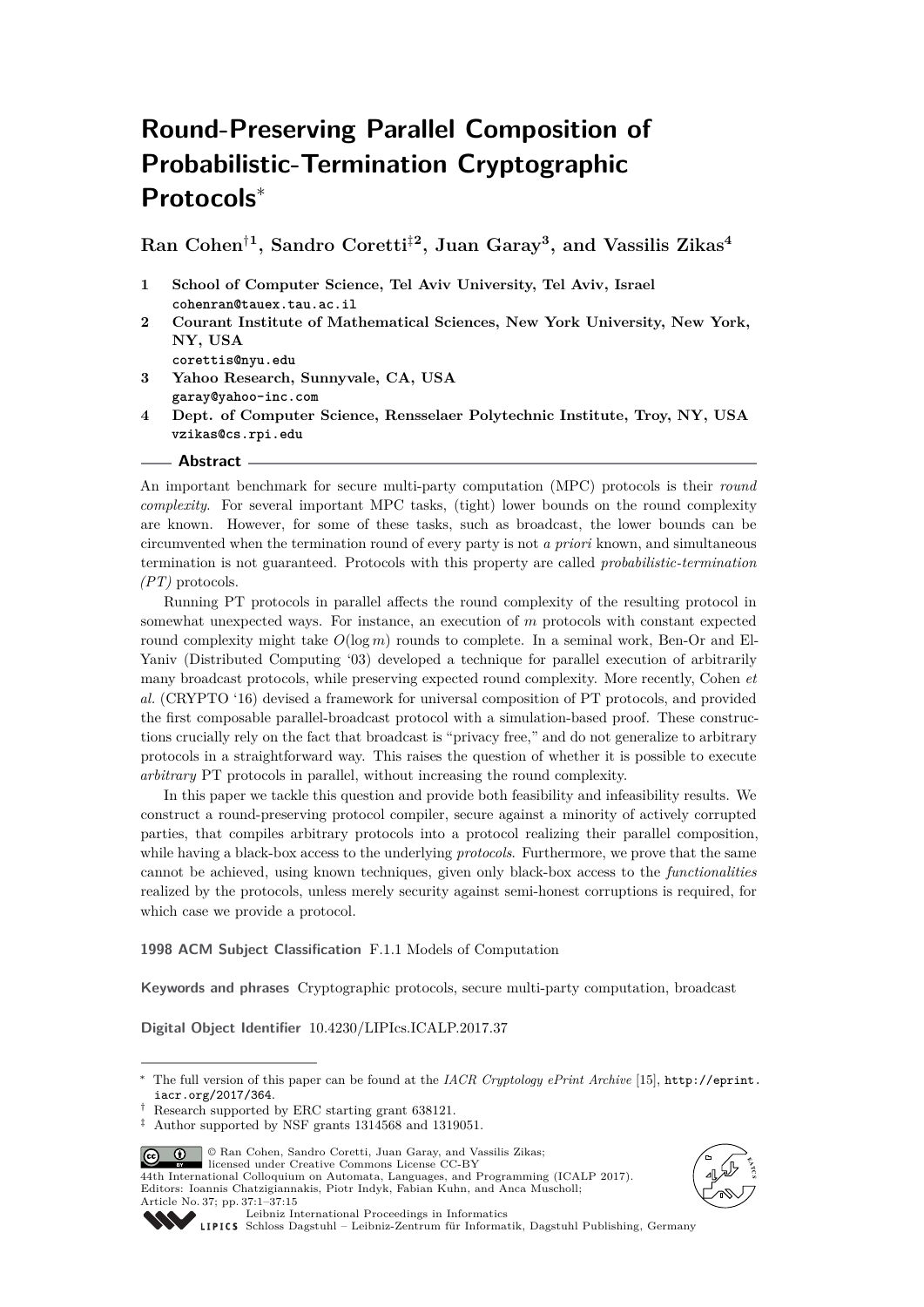## **37:2 Round-Preserving Parallel Composition of Probabilistic-Termination Protocols**

# **1 Introduction**

Secure multi-party computation (MPC) [\[52,](#page-14-1) [30\]](#page-13-0) allows a set of parties to jointly perform a computation on their inputs, in such a way that no coalition of cheating parties can learn any information beyond what is revealed by their outputs (privacy) or affect the outputs of the computation in any way other than by choosing their own inputs (correctness). Since the first seminal works on MPC [\[52,](#page-14-1) [30,](#page-13-0) [6,](#page-12-1) [12,](#page-12-2) [50\]](#page-14-2), it has been studied in a variety of different settings and for numerous security notions: there exist protocols secure against passively corrupted (aka semi-honest) parties and against actively corrupted (aka malicious) parties; the underlying network can be synchronous or asynchronous; and the required security guarantees can be information-theoretic or computational – -to name but a few of the axes along which the MPC task can be evaluated.

The prevalent model for the design of MPC protocols is the synchronous model, where the protocol proceeds in rounds. In this setting, the round complexity, i.e., the number of rounds it takes for a protocol to deliver outputs, is arguably the most important efficiency metric. Tight lower bounds are known on the round complexity of several MPC tasks. For example, for the well-known problems of Byzantine agreement (BA) and broadcast [\[48,](#page-14-3) [44\]](#page-14-4), it is known that any protocol against an active attacker corrupting a linear fraction of the parties has linear round complexity [\[25,](#page-13-1) [23\]](#page-13-2). This result has quite far-reaching consequences as, starting with the seminal MPC works mentioned above, a common assumption in the design of secure protocols has been that the parties have access to a broadcast channel, which they potentially invoke in every round. In reality, such a broadcast channel might not be available and would have to be implemented by a broadcast protocol designed for a point-to-point network. It follows that even though the round complexity of many MPC protocols is linear in the multiplicative depth of the circuit being computed, their actual running time depends on the number of parties, when executed over point-to-point channels.

The above lower bound on the number rounds for BA holds when all honest parties are required to complete the protocol together, at the same round [\[22\]](#page-13-3). Indeed, *randomized* BA protocols that circumvent this lower bound and run in *expected constant* number of rounds (cf. [\[4,](#page-12-3) [49,](#page-14-5) [24,](#page-13-4) [26,](#page-13-5) [41,](#page-14-6) [45\]](#page-14-7)) do not provide simultaneous termination, i.e., once a party completes the protocol's execution it cannot know whether all honest parties have also terminated or if some honest parties are still running the protocol; in particular, the termination round of each party is not a priori known. A protocol with this property is said to have *probabilistic termination (PT)*.

As pointed out by Ben-Or and El-Yaniv [\[5\]](#page-12-4), when several such PT protocols are executed in parallel, the expected round complexity of the combined execution might no longer be constant (specifically, might not be equal to the maximum of the expected running times of the individual protocols). Indeed, when *m* protocols, whose termination round is geometrically distributed (and so, have constant expected round complexity), are run in parallel, the expected number of rounds that elapse before all of them terminate is  $\Theta(\log m)$  [\[14\]](#page-12-5). While an elegant mechanism was proposed in [\[5\]](#page-12-4) for implementing parallel calls to broadcast such that the total expected number of rounds remains constant, it did not provide any guarantees to remain secure under composition, raising questions about its usability in a higher-level protocol (such as the MPC setting described above). Such a shortcoming was recently addressed by Cohen *et al.* [\[14\]](#page-12-5) who provided a framework for universal composition of PT protocols (building upon the universal-composition framework of [\[8\]](#page-12-6)). An application of their result was the first composable protocol for parallel broadcast (with a simulation-based proof) that can be used for securely replacing broadcast channels in arbitrary protocols, and whose round complexity is constant in expectation.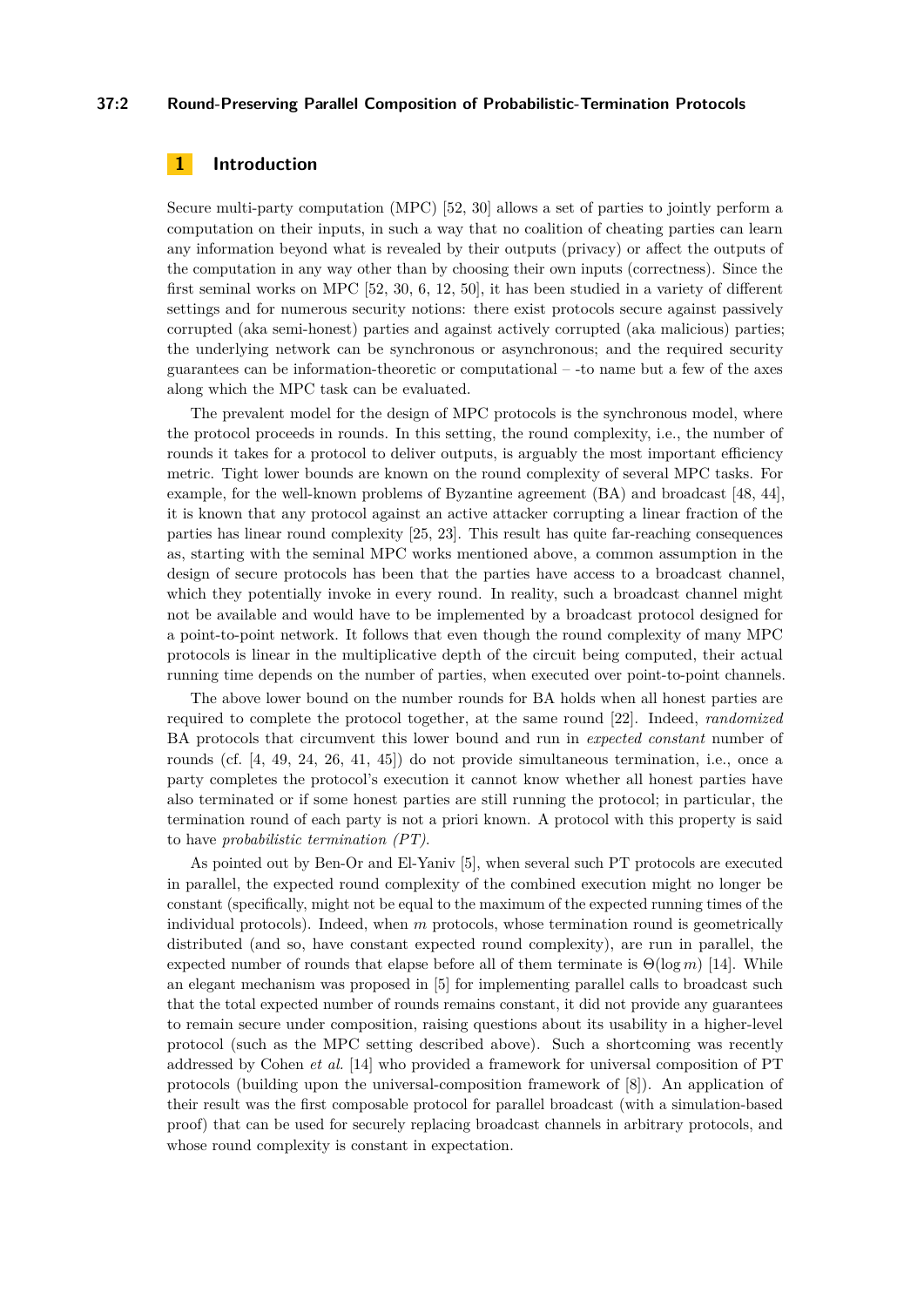Indeed, an immediate application of the composable parallel-broadcast protocol from [\[14\]](#page-12-5) is plugging it into broadcast-model MPC protocols in order to obtain point-to-point protocols with a round complexity that is independent of the number of parties. In the informationtheoretic setting, this approach yields protocols whose round complexity depends on the depth of the circuit computing the function  $[6, 12, 50, 18]$  $[6, 12, 50, 18]$  $[6, 12, 50, 18]$  $[6, 12, 50, 18]$  $[6, 12, 50, 18]$  $[6, 12, 50, 18]$  $[6, 12, 50, 18]$ , whereas in the computational setting, assuming standard cryptographic assumptions, this approach yields expected-constant-round protocols [\[43,](#page-14-8) [3,](#page-12-8) [20,](#page-13-6) [40,](#page-14-9) [1,](#page-11-0) [29,](#page-13-7) [31,](#page-13-8) [46\]](#page-14-10). However, the resulting point-to-point protocols have probabilistic-termination on their own. The techniques used for composing PT broadcast protocols in parallel crucially rely on the fact that broadcast is a privacy-free functionality, and a naïve generalization of this approach to arbitrary PT protocols fails to be secure. This raises the question of whether it is possible to execute *arbitrary* PT protocols in parallel, without increasing the round complexity.

We remark that circumventing lower bounds on round complexity is just one of the areas where such PT protocols have been successfully used. Indeed, randomizing the termination round has been proven to be a very useful technique in circumventing impossibilities and improving efficiency for many cryptographic protocols. Notable examples include *noncommitting encryption* [\[21\]](#page-13-9), cryptographic protocols designed for rational parties [\[34,](#page-13-10) [27,](#page-13-11) [47,](#page-14-11) [2,](#page-12-9) [32,](#page-13-12) [28\]](#page-13-13), concurrent zero-knowledge protocols [\[9,](#page-12-10) [13\]](#page-12-11) and parallel repetition of interactive arguments [\[33,](#page-13-14) [35\]](#page-13-15). The rich literature on such protocols motivates a thorough investigation of their security and composability. As mentioned above, in [\[14\]](#page-12-5) the initial foundations were laid out for such an investigation, but what was proven for arbitrary PT protocols was a round-preserving *sequential* composition theorem, leaving parallel composition as an open question.

**Our contributions.** In this work, we investigate the issue of parallel composition for *arbitrary* protocols with probabilistic termination. In particular, we develop a compiler such that given functionalities  $\mathcal{F}_1, \ldots, \mathcal{F}_M$  and protocols  $\pi_1, \ldots, \pi_M$ , where for every  $i \in [M]$ , protocol  $\pi_i$  realizes  $\mathcal{F}_i$  (possibly using correlated randomness as setup<sup>[1](#page-2-0)</sup>), then the compiled protocol realizes the parallel composition of the functionalities, denoted  $(\mathcal{F}_1 \parallel \cdots \parallel \mathcal{F}_M)$ .

Our compiler uses the underlying protocols in a black-box manner, $2$  is robust (i.e., secure without abort) and resilient against a computationally unbounded active adversary, adaptively corrupting up to  $t < n/2$  parties (which is optimal [\[50\]](#page-14-2)). Moreover, our compiler is round-preserving, meaning that if the maximal (expected) round complexity of each protocol is  $\mu$ , then the expected round complexity of the compiled protocol is  $O(\mu)$ . For example, if each protocol  $\pi_i$  has constant expected round complexity, then so does the compiled protocol. Recall that this task is quite complicated even for the simple case of BA (cf. [\[5,](#page-12-4) [14\]](#page-12-5)). For arbitrary functionalities it is even more involved, since as we show, the approach from [\[5\]](#page-12-4) cannot be applied in a functionally black-box way in this case. Thus, effectively, our result is the first round-preserving parallel composition result for arbitrary multi-party protocols/tasks with probabilistic termination.

We now describe the ideas underlying our compiler. In [\[5\]](#page-12-4) (see also [\[14\]](#page-12-5)), a roundpreserving parallel-broadcast protocol was constructed by iteratively running, for a constant number of rounds, *multiple* instances of BA protocols (each instance is executed multiple

<span id="page-2-0"></span><sup>1</sup> A trusted setup phase is needed for implementing broadcast in the honest-majority setting. As shown in [\[17,](#page-12-12) [16\]](#page-12-13) some interesting functions can be computed without such a setup phase.

<span id="page-2-1"></span><sup>2</sup> Following [\[37\]](#page-14-12), by a black-box access to a protocol we mean a black-box usage of a semi-honest MPC protocol computing its next-message function.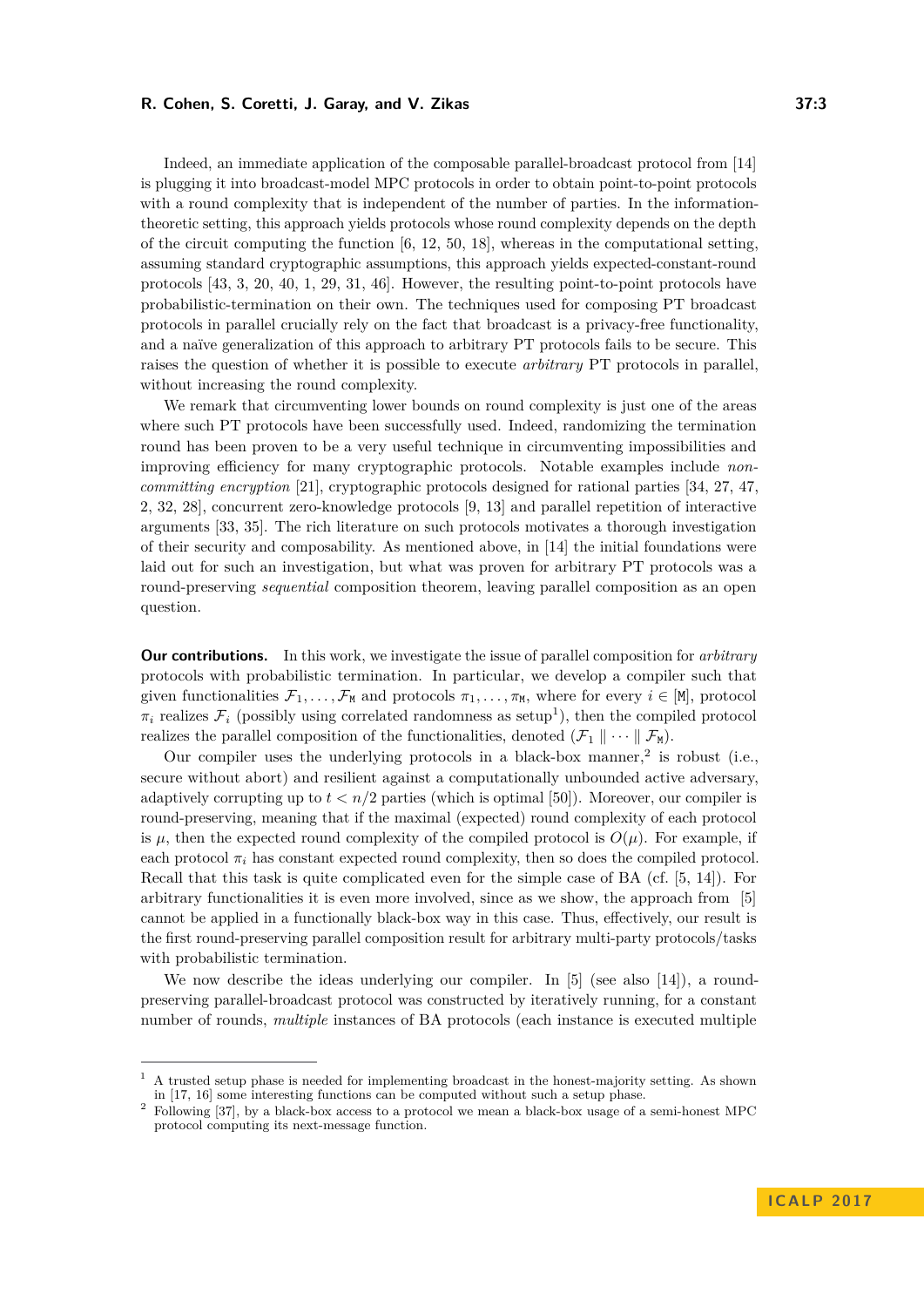## **37:4 Round-Preserving Parallel Composition of Probabilistic-Termination Protocols**

times in parallel, in a batch), hoping that at least one execution of every BA instance will complete. By choosing the multiplicity suitably, this would occur with constant probability, and the process need therefore be repeated a constant expected number of times only.

At first sight it might seem that this idea can be applied to arbitrary tasks, but this is not the case. Intuitively, the reason is that if the tasks that we want to compose in parallel have privacy requirements, then making the parties run them in (parallel) "batches" with the same input might compromise privacy, since the adversary will be able to use different inputs and learn multiple outputs of the function(s). This issue is not relevant for broadcast, because it is a "privacy-free" functionality; the adversary may learn the result of multiple computations using the same inputs for honest parties, without compromising security.

To cope with the above issue, our parallel-composition compiler generalizes the approach of [\[5\]](#page-12-4) in a privacy-preserving manner. At a high level, it wraps the batching technique by an MPC protocol which restricts the parties to use the same input in all protocols for the same function. In particular, the compiler is defined in the *Setup-Commit-then-Prove* hybrid model [\[10,](#page-12-14) [39\]](#page-14-13), which allows each party to commit to its input values and later execute multiple instances of every protocol, each time proving that the same input value is used in all executions.

The constructions in [\[10,](#page-12-14) [39\]](#page-14-13) for realizing the Setup-Commit-then-Prove functionality are designed for the dishonest-majority setting and therefore allow for a premature abort. Since we assume an honest majority, we require security without abort. A possible way around would be, as is common in the MPC literature, to restart the protocol upon discovering some cheating or add for each abort a recovery round; this, however, would induce a linear overhead (in the number of parties) on the round complexity of the protocol.

Instead, in order to recover from a misbehavior by corrupted parties, we modify the Setup-Commit-then-Prove functionality and secret-share every committed random string between all the parties, using an error-correcting secret-sharing scheme (aka robust secret sharing [\[50,](#page-14-2) [19,](#page-13-16) [11\]](#page-12-15)). In case a party is identified as cheating, every party broadcasts the share of the committed randomness corresponding to that party, reconstructs the correlated randomness for that party, and locally computes the messages corresponding to this party in every instance of every protocol. We also prove that the modified Setup-Commit-then-Prove functionality can be realized in a constant number of rounds, thus yielding no (asymptotic) overhead on the round complexity of the compiler.

Next, given that using only black-box access to the protocols  $\pi_i$ , it is possible to compile them into a protocol that implements the parallel composition  $(\mathcal{F}_1 \parallel \cdots \parallel \mathcal{F}_M)$  of the functionalities  $\mathcal{F}_1, \ldots, \mathcal{F}_M$  realized by protocols  $\pi_1, \ldots, \pi_M$ , we investigate the question of whether there exists a protocol that securely realizes  $(\mathcal{F}_1 \parallel \cdots \parallel \mathcal{F}_M)$  given only black-box access to the *functionalities*  $\mathcal{F}_1, \ldots, \mathcal{F}_M$ ,<sup>[3](#page-3-0)</sup> but not to protocols realizing them. This question is only sensible if asked for an entire *class* of functionalities (cf. [\[51\]](#page-14-14)), since otherwise a protocol may always ignore the functionalities  $\mathcal{F}_1, \ldots, \mathcal{F}_M$  and implement  $(\mathcal{F}_1 \parallel \cdots \parallel \mathcal{F}_M)$ from scratch.

On the one hand, we prove that against semi-honest corruptions, there indeed exists a protocol for parallel composition of arbitrary functionalities  $\mathcal{F}_i$  in a functionally blackbox manner. On the other hand, in the case of active corruptions, we devise a class of functionalities for which, when using a generalization of the "batching" technique from [\[5\]](#page-12-4),

<span id="page-3-0"></span>Loosely speaking, a functionally black-box protocol, as defined in [\[51\]](#page-14-14), is a protocol that can compute a function *f* without knowing the code of *f*, i.e., given an oracle access to the function *f*. Note that in this model, each ideal functionality  $\mathcal{F}_i$  has an oracle access to the function  $f_i$  it computes.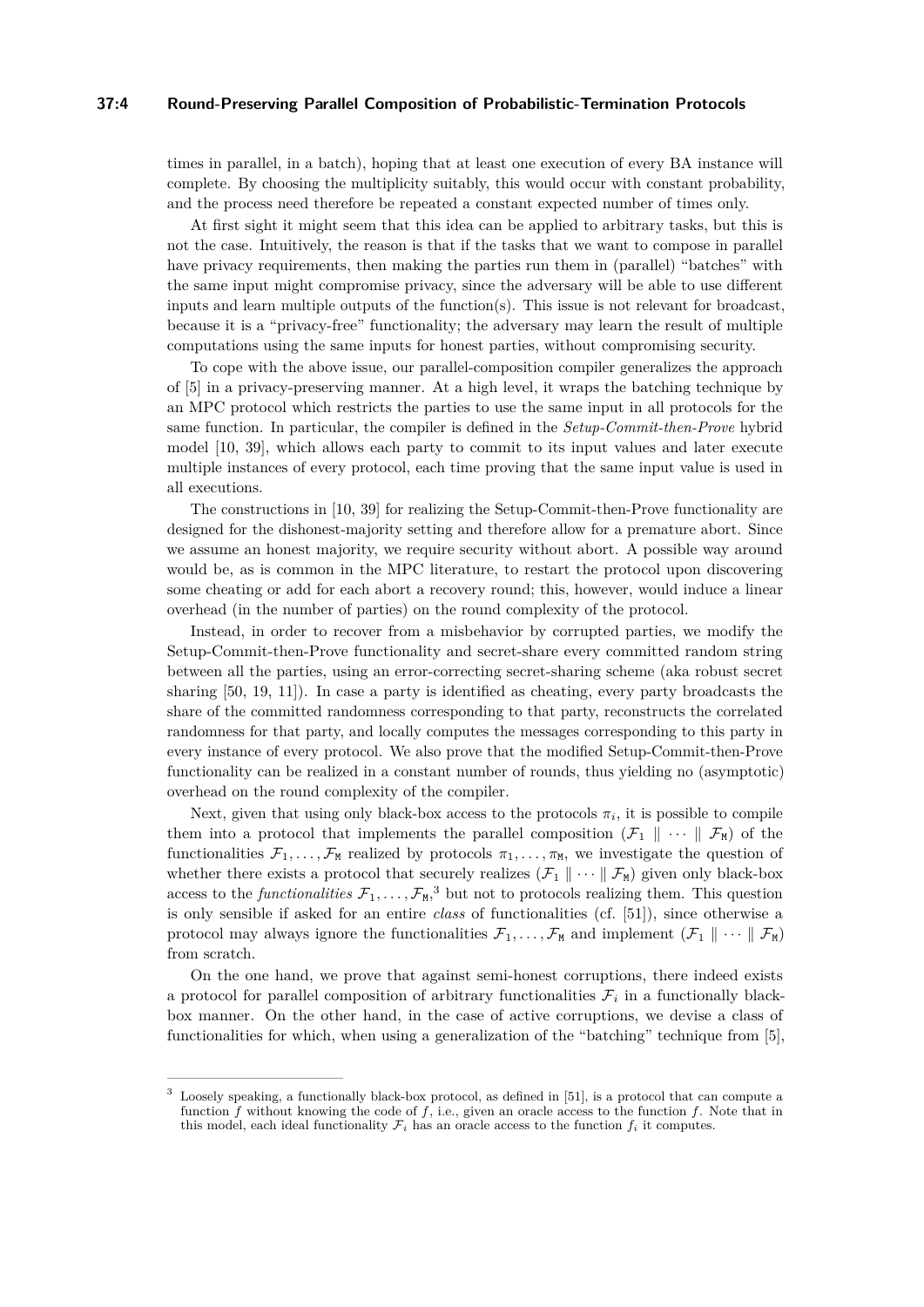such a black-box transformation is not possible in the presence of a single active corrupted party. More precisely,  $(1)$  a naïve call to each of the ideal functionalities  $\mathcal{F}_i$  until termination will not be round-preserving, (2) it is impossible to compute the parallel composition without calling every ideal functionality, and (3) using the same input value in more than one call to any of the ideal functionalities will break privacy.<sup>[4](#page-4-0)</sup> This negative result validates our choice of a *protocol* compiler, and is evidence that such a task, if at all possible, would require entirely new techniques.

We phrase our results using the framework for composition of protocols with probabilistic termination [\[14\]](#page-12-5), extending it (a side result of independent interest) to include parallel composition, reactive functionalities (to capture the Setup-Commit-then-Prove functionality), and the higher corruption threshold of  $t < n/2$ .

**Organization of the paper.** The rest of the paper is organized as follows. In Section [2](#page-4-1) we describe the network model, the basics of the probabilistic-termination framework by Cohen *et al.* [\[14\]](#page-12-5), and other tools that are used throughout the paper. We start Section [3](#page-7-0) with the extensions to the PT framework, followed by the protocol that achieves roundpreserving parallel composition for arbitrary functionalities in a functionally black-box manner against semi-honest adversaries. Section [4](#page-8-0) is dedicated to active corruptions; first, the round-preserving protocol-black-box construction, followed by the negative result on round-preserving functionally black-box composition in the case of active corruptions. Due to space limitations, finer details of the model and PT framework, our extension of the PT framework to the honest-majority setting, and proofs, will only appear in the full version of the paper.

# <span id="page-4-1"></span>**2 Model and Preliminaries**

# **2.1 Synchronous Protocols in UC**

We consider synchronous protocols in the model of Katz *et al.* [\[42\]](#page-14-15), which is designed on top of the universal composability framework of Canetti [\[8\]](#page-12-6). More specifically, we consider *n* parties  $P_1, \ldots, P_n$  and a computationally unbounded, adaptive *t-adversary* that can dynamically corrupt up to *t* parties during the protocol execution. Synchronous protocols in [\[42\]](#page-14-15) are protocols that run in a hybrid model where parties have access to a simple "clock" functionality. This functionality keeps an indicator bit, which is switched once *all honest parties* request the functionality to do so, i.e., once all honest parties have completed their operations for the current round. In addition, all communication is done over bounded-delay secure channels, where each party requests the channel to fetch messages that are sent to him, such that the adversary is allowed to delay the message delivery by a bounded and a priori known number of fetch requests. Stated differently, once the sender has sent some message, it is guaranteed that the message will be delivered within a known number of activations of the receiver. For simplicity, we assume that every message is delivered within a single fetch request. A more detailed overview of [\[42\]](#page-14-15) can be found in the full version.

<span id="page-4-0"></span><sup>4</sup> We note that our negative result does not contradict Ishai et al. [\[38,](#page-14-16) [36\]](#page-13-17) who constructed two-round protocols with guaranteed output delivery for  $n \geq 4$  and  $t = 1$  without broadcast. Indeed, the protocols in [\[38,](#page-14-16) [36\]](#page-13-17) are non-black-box with respect to the function to be computed.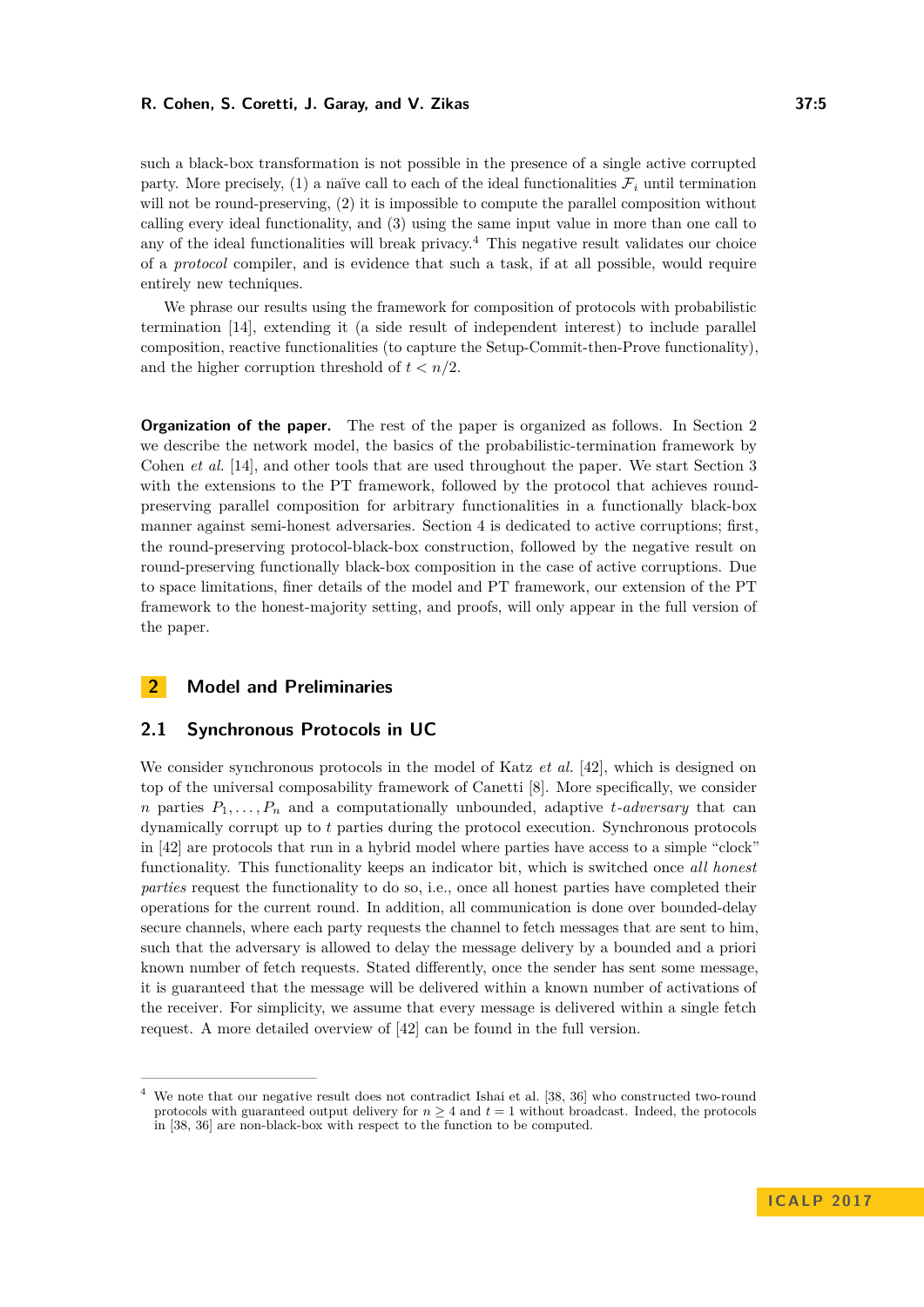## **37:6 Round-Preserving Parallel Composition of Probabilistic-Termination Protocols**

# <span id="page-5-1"></span>**2.2 The Probabilistic-Termination Framework**

Cohen *et al.* [\[14\]](#page-12-5) extended the UC framework to capture protocols with probabilistic termination, i.e., protocols without a fixed output round and without simultaneous termination. This section outlines their techniques; additional details can be found in the full version.

**Canonical synchronous functionalities.** The main idea behind modeling probabilistic termination is to separate the functionality to be computed from the round complexity that is required for the computation. The atomic building block in [\[14\]](#page-12-5) is a functionality template called a *canonical synchronous functionality (CSF)*, which is a simple two-round functionality with explicit (one-round) input and (one-round) output phases. The functionality  $\mathcal{F}_{\text{CSF}}$  has two parameters: (1) a (possibly) randomized function  $f$  that receives  $n+1$  inputs (*n* inputs from the parties and one additional input from the adversary) and (2) a leakage function *l* that determines what information about the input values is leaked to the adversary.

 $\mathcal{F}_{\text{CSF}}$  proceeds in two rounds: in the first (input) round, all the parties hand  $\mathcal{F}_{\text{CSF}}$  their input values, and in the second (output) round, each party receives its output. Whenever some input is submitted to  $\mathcal{F}_{\text{CSF}}$ , the adversary is handed some leakage function of this input; the adversary can use this leakage when deciding the inputs of corrupted parties. Additionally, he is allowed to input an extra message, which – depending on the function *f* – might affect the output(s).

**Wrappers and traces.** Computation with probabilistic termination is captured by defining *output-round randomizing wrappers*. Such wrappers address the issue that while an ideal functionality abstractly describes a protocol's task, it does not describe its round complexity. Each wrapper is parametrized by a distribution (more precisely, an efficient probabilistic sampling algorithm) *D* that may depend on a specific protocol implementing the functionality. The wrapper samples a round  $\rho_{\text{term}} \leftarrow D$ , by which all parties are guaranteed to receive their outputs. Two wrappers are considered: the first, denoted  $\mathcal{W}_{\text{strict}}$ , ensures in a strict manner that all (honest) parties terminate together in round  $\rho_{\text{term}}$ ; the second, denoted  $\mathcal{W}_{\text{flex}}$ , is more flexible and allows the adversary to deliver outputs to individual parties at any time before round *ρ*term.

As pointed out in [\[14\]](#page-12-5), it is not sufficient to inform the simulator S about the round  $\rho_{\text{term}}$ . In many cases, the wrapper should explain to S *how* this round was sampled; concretely, the wrapper provides S with the random coins that are used to sample  $\rho_{\text{term}}$ . In particular, S learns the entire *trace* of calls to ideal functionalities that are made by the protocol in order to complete by round  $\rho_{\text{term}}$ . A trace basically records which hybrids were called by a protocol's execution, and in a recursive way, for each hybrid, which hybrids would have been called by a protocol realizing that hybrid.The recursion ends when the base case is reached, i.e., when the protocol is defined using the *atomic* functionalities that are "assumed" by the model.<sup>[5](#page-5-0)</sup> Formally, a trace is defined as follows:

▶ **Definition 1** (Traces). A *trace* is a rooted tree of depth at least 1, in which all nodes are labeled by functionalities and where every node's children are *ordered*. The root and all internal nodes are labeled by wrapped CSFs (by either of the two wrappers), and the leaves are labeled by unwrapped CSFs. The *trace complexity* of a trace  $T$ , denoted  $c_{tr}(T)$ , is the number of leaves in *T*. Moreover, denote by flex<sub>tr</sub> $(T)$  the number nodes labeled by flexibly wrapped CSFs in *T*.

<span id="page-5-0"></span><sup>5</sup> The atomic functionalities considered in this work are the CSFs for the point-to-point communication functionality  $\mathcal{F}_{\text{SMT}}$  and the correlated-randomness functionality for broadcast  $\mathcal{F}_{\text{CORR-BC}}$ .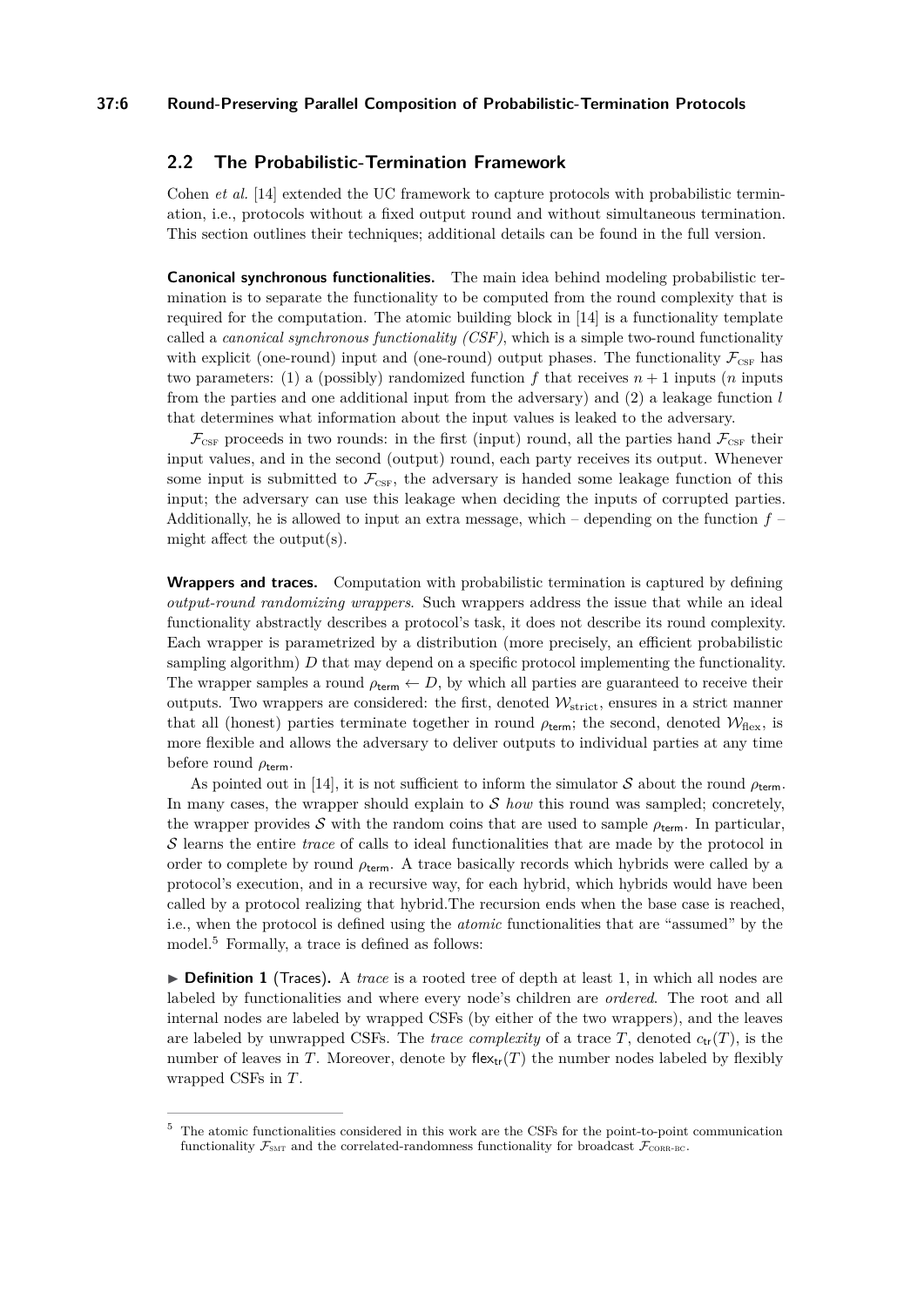**Sequential composition of probabilistic-termination protocols.** When a set of parties execute a probabilistic-termination protocol, or equivalently, invoke a flexibly wrapped CSF, they might get out-of-sync and start the next protocol in different rounds. The approach in [\[14\]](#page-12-5) for dealing with sequential composition is to start by designing simpler protocols, that are in a so-called *synchronous normal form*, where the parties remain in-sync throughout the execution, and next, compile these protocols into slack-tolerant protocols.

 $\triangleright$  **Definition 2** (Synchronous normal form). Let  $\mathcal{F}_1, \ldots, \mathcal{F}_m$  be CSFs. A synchronous protocol  $\pi$  in the  $(\mathcal{F}_1,\ldots,\mathcal{F}_m)$ -hybrid model is in *synchronous normal form (SNF)* if in every round exactly one ideal functionality  $\mathcal{F}_i$  is invoked by all honest parties, and in addition, no honest party hands inputs to other CSFs before this instance halts.

SNF protocols are designed as an intermediate step only, since the hybrid functionalities  $\mathcal{F}_1, \ldots, \mathcal{F}_m$  are two-round CSFs, and, in general, cannot be realized by real-world protocols. In order to obtain protocols that can be realized in the real world, [\[14\]](#page-12-5) introduced *slacktolerant* variants of both the strict and the flexible wrappers, denoted  $\mathcal{W}_{\text{s-strict}}$  and  $\mathcal{W}_{\text{s-flex}}$ . These wrappers are parametrized by a slack parameter  $c \geq 0$  and can be used even if parties provide inputs within  $c + 1$  consecutive rounds (i.e., they tolerate input slack of  $c$  rounds); furthermore, the wrappers ensure that all honest parties obtain output within two consecutive rounds (i.e., they reduce the slack to  $c = 1$ ). Next, [\[14\]](#page-12-5) constructed compilers to convert any SNF protocol realizing a wrapped CSF  $W_{\text{strict}}^D(\mathcal{F})$  (resp.,  $W_{\text{flex}}^D(\mathcal{F})$ ) into a (non SNF) protocol realizing  $W_{\text{sl-strict}}^{D',c}(\mathcal{F})$  (resp.,  $W_{\text{sl-first}}^{D',c}(\mathcal{F})$ ), using wrapped CSFs as hybrids. The compilers maintain the security and the asymptotic (expected) round complexity of the original SNF protocols. At the same time, the compilers take care of any potential slack that is introduced by the protocol and ensure that the resulting protocol can be safely executed even if the parties do not start the protocol simultaneously.

Finally, in [\[14\]](#page-12-5), the authors also provided protocols for realizing wrapped variants of the atomic CSF functionality for secure point-to-point communication. This suggested the following design paradigm for realizing a wrapped functionality  $\mathcal{W}_{sl-strict}(\mathcal{F})$  (resp.,  $W_{\rm sl\text{-}flex}(\mathcal{F})$ : First, construct an SNF protocol for realizing  $W_{\rm strict}(\mathcal{F})$  (resp.,  $W_{\rm flex}(\mathcal{F})$ ) using CSF hybrids  $\mathcal{F}_1, \ldots, \mathcal{F}_m$ . Next, for each of the non-atomic hybrids  $\mathcal{F}_i$ , show how to realize  $W_{\text{strict}}(\mathcal{F}_i)$  (resp.,  $W_{\text{flex}}(\mathcal{F}_i)$ ) using CSF hybrids  $\mathcal{F}'_1, \ldots, \mathcal{F}'_{m'}$ . Proceed in this manner until all CSF hybrids are atomic functionalities. Finally, repeated applications of the composition theorems above yield a protocol for  $W_{\rm sl-strict}(\mathcal{F})$  (resp.,  $W_{\rm sl-flex}(\mathcal{F})$ ) using only atomic functionalities as hybrids.

# **2.3 A Lemma on Termination Probabilities**

The following lemma, which will be used in our positive results, provides a constant lower bound on the probability that when running simultaneously (i.e., in parallel) N copies of M probabilistic-termination protocols  $\pi_1, \ldots, \pi_M$ , at least one copy of each  $\pi_i$  will complete after R rounds, for suitable choices of N and R. The proof of the lemma appears in the full version.

► **Lemma 3.** Let  $M, N, R \in \mathbb{N}$ . For  $i \in [M]$  and  $j \in [N]$ , let  $X_{ij}$  be independent random variables *over the natural numbers, such that*  $X_{i1}, \ldots, X_{iN}$  *are identically distributed with expectation*  $\mu_i$ *, for every*  $i \in [M]$ *. Denote*  $Y_i = \min\{X_{i1}, \ldots, X_{iN}\}$  and  $\mu = \max\{\mu_1, \ldots, \mu_M\}$ .

*Then, for any constant*  $0 < \epsilon < 1$ *, if*  $R > \mu$  *and*  $N > \frac{\log(M/\epsilon)}{\log(R/\mu)}$  $\frac{\log(M/\epsilon)}{\log(R/\mu)}$ , then  $\Pr[\forall i: Y_i < R] \geq 1 - \epsilon$ .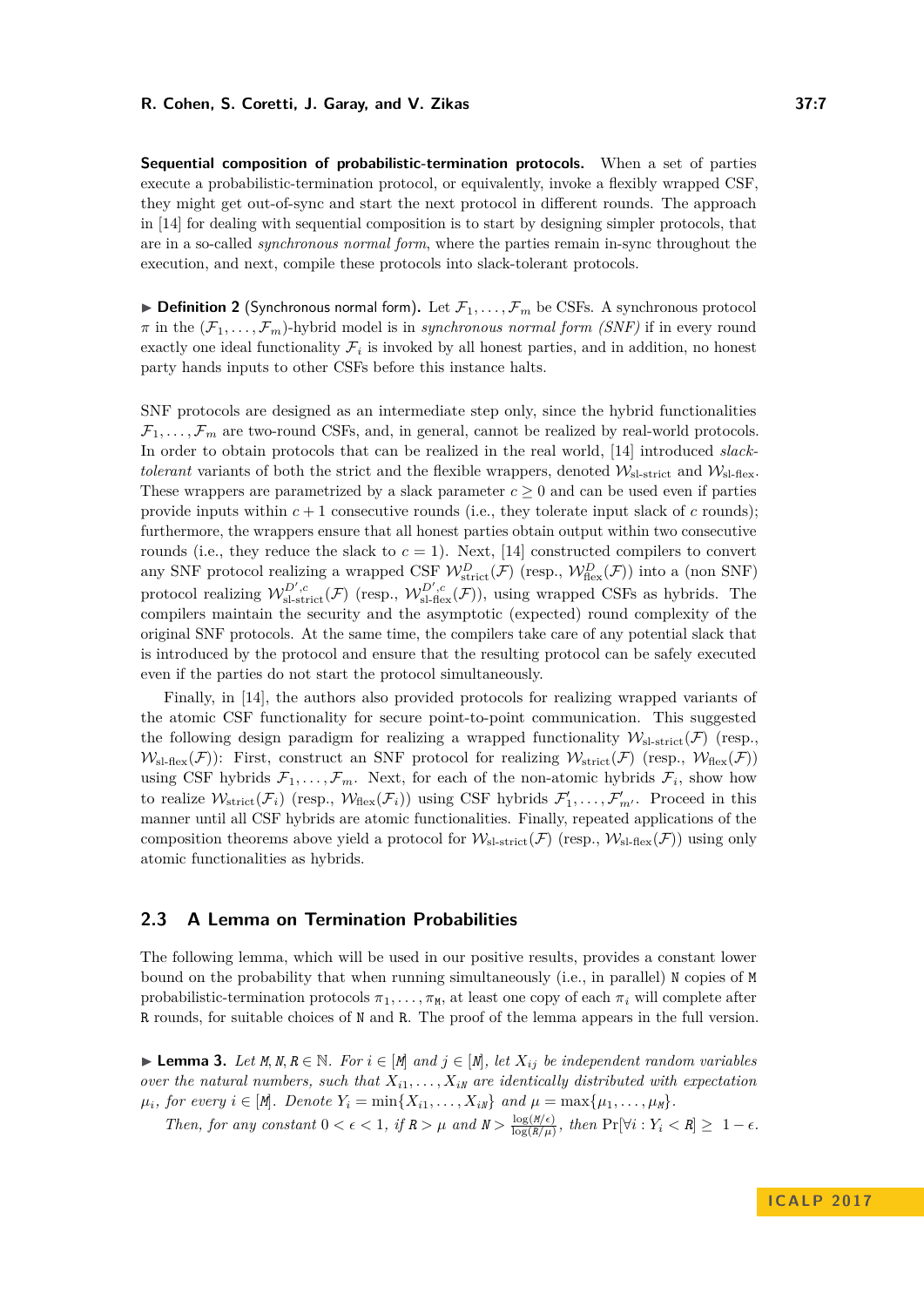# <span id="page-7-0"></span>**3 Round-Preserving Parallel Composition: Passive Security**

In this section, we show that round-preserving parallel composition is feasible, in a functionally black-box manner, facing semi-honest adversaries. To that end we first extend, in Section [3.1,](#page-7-1) the probabilistic-termination framework [\[14\]](#page-12-5) to capture the notions of functionally black-box protocols [\[51\]](#page-14-14) and of parallel composition of canonical synchronous functionalities. The passively secure protocol is presented in Section [3.2.](#page-7-2)

# <span id="page-7-1"></span>**3.1 Functionally Black-Box Protocols and Parallel Composition**

**Functionally black-box protocols.** We formalize the notion of functionally black-box protocols of Rosulek [\[51\]](#page-14-14) in the language of canonical synchronous functionalities. As in [\[51\]](#page-14-14), we focus on secure function evaluation. The SFE functionality  $\mathcal{F}_{SFE}^g$ , parametrized by an *n*-party function *g*, is defined as the CSF  $\mathcal{F}_{\text{CSF}}^{f_{\text{SFE}},f_{\text{SFE}}}$ , where  $f_{\text{SFE}}(x_1,\ldots,x_n,a) = g(x_1,\ldots,x_n)$ (i.e., computes the function *g* while ignoring the adversary's input *a*) and the leakage function is  $l_{s_{\text{FE}}}(x_1, \ldots, x_n) = (|x_1|, \ldots, |x_n|).$  The following definition explains what we mean by a protocol that realizes the secure function evaluation functionality in a black-box way with respect to the function *g*.

**Definition 4.** Let  $C = \{g: (\{0,1\}^*)^n \to (\{0,1\}^*)^n\}$  be a class of *n*-party functions. Denote by  $\mathcal{F}_{\text{SFE}}^{\mathcal{C}}$  the CSF, implemented as an (uninstantiated) oracle machine that in order to compute  $f_{\text{s}_{\text{FE}}}^{\mathcal{C}}(x_1,\ldots,x_n,a)$ , queries the oracle with  $(x_1,\ldots,x_n)$  and stores the response  $(y_1,\ldots,y_n)$ . The leakage function  $l_{\text{sFE}}(x_1, \ldots, x_n) = (|x_1|, \ldots, |x_n|)$  is unchanged.

Then, a protocol  $\pi = (\pi_1, \ldots, \pi_n)$  is a functionally black-box (FBB) protocol for (a wrapped version of)  $\mathcal{F}_{\text{SFE}}^{\mathcal{C}}$ , if for every  $f \in \mathcal{C}$ , the protocol  $\pi^f = (\pi_1^f, \ldots, \pi_n^f)$  UC-realizes  $\mathcal{F}_{\text{SFE}}^f$ .

**Parallel Composition of CSFs.** The parallel composition of CSFs is defined in a natural way as the CSF that evaluates the corresponding functions in parallel.

**Definition 5.** Let  $f_1, \ldots, f_M$  be *n*-input functions. We define the  $(n \cdot M)$ -input function  $(f_1 \parallel \cdots \parallel f_M)$  as follows. Upon input  $(x_1, \ldots, x_n)$ , where each  $x_i$  is an M-tuple  $(x_i^1, \ldots, x_i^M)$ , the output is the M-tuple defined as

 $(f_1 \parallel \cdots \parallel f_{\mathsf{M}})(\boldsymbol{x}_1, \ldots, \boldsymbol{x}_n) = ((y_1^1, \ldots, y_1^{\mathsf{M}}), \ldots, (y_n^1, \ldots, y_n^{\mathsf{M}}))$ 

where  $(y_1^j, \ldots, y_n^j) = f_j(x_1^j, \ldots, x_n^j)$ .

Let  $\mathcal{F}^{f_1,l_1}_{\text{CSF}}, \ldots, \mathcal{F}^{f_N,l_N}_{\text{CSF}}$  be CSFs, denote  $\mathcal{F}_i = \mathcal{F}^{f_i,l_i}_{\text{CSF}}$ . The parallel composition of  $\mathcal{F}_1, \ldots, \mathcal{F}_M$ , denoted as  $(\mathcal{F}_1 \parallel \cdots \parallel \mathcal{F}_M)$ , is the CSF defined by the function  $(f_1 \parallel \cdots \parallel f_M)$  and the leakage function  $(l_1 \parallel \cdots \parallel l_M)$ .

# <span id="page-7-2"></span>**3.2 Passively Secure FBB Parallel-Composition Protocol**

The underlying idea of our protocol is based on a simplified form of the parallel-broadcast protocol of Ben-Or and El-Yaniv [\[5\]](#page-12-4). The protocol proceeds in iterations, where in each iteration, the parties invoke, in parallel and using the same input values, sufficiently many instances of each (oracle-aided) ideal functionality, but only for a constant number of rounds. If some party received an output in at least one invocation of every ideal functionality, it distributes all output values and the protocol completes; otherwise, the protocol resumes with another iteration. This protocol retains privacy for deterministic functions,  $6 \text{ since the}$  $6 \text{ since the}$ 

<span id="page-7-3"></span> $6$  Although the result holds for deterministic functionalities, we note that using standard techniques every functionality can be transformed to an equivalent deterministic functionality in a black-box way.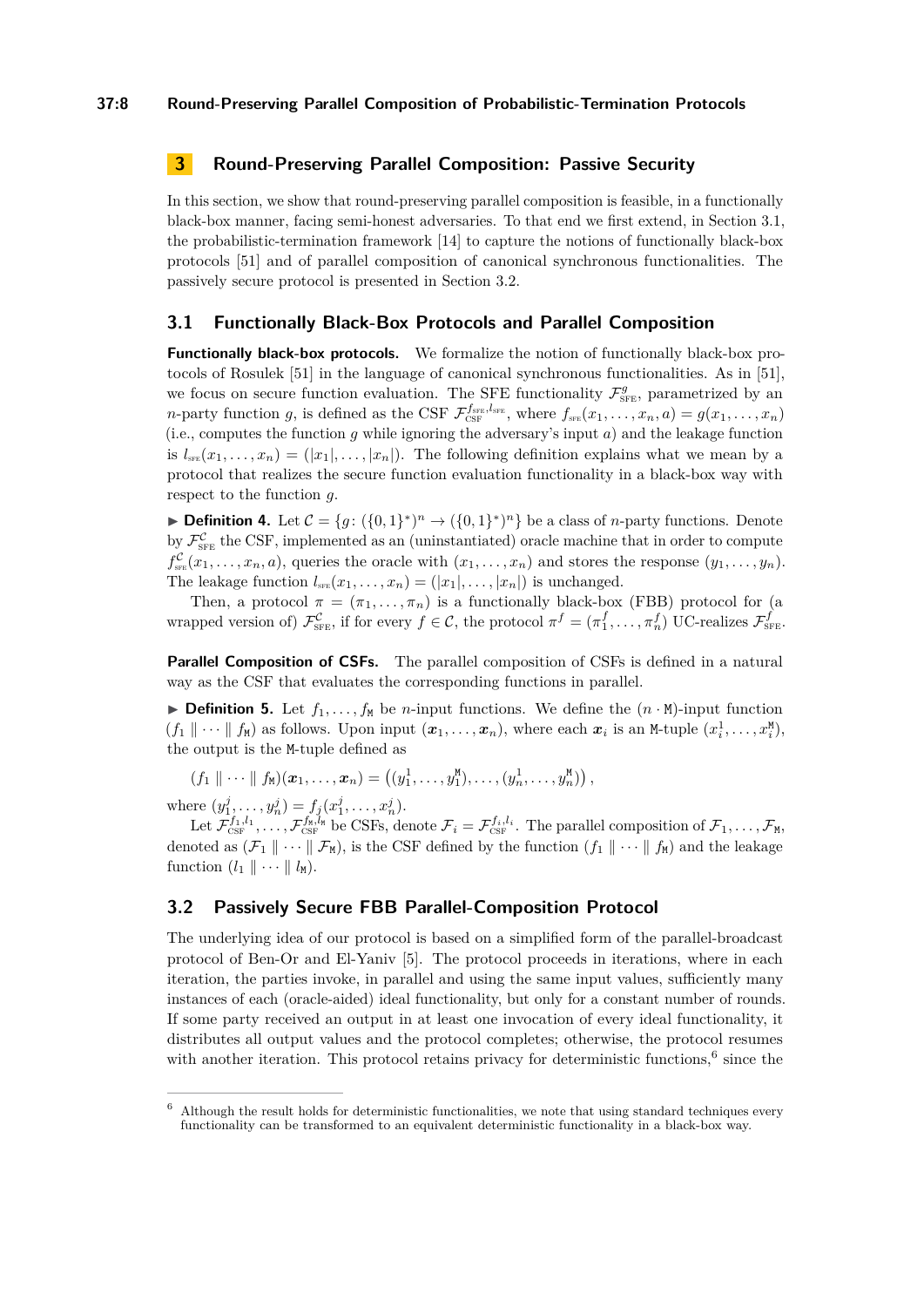adversary is semi-honest, and so corrupted parties will provide the same input values to all instances of each ideal functionality.

Intuitively, during the simulation of the protocol, the simulator should imitate every call for every ideal functionality towards the adversary. A subtle issue is that in order to do so, the simulator must know the exact trace that is sampled by each instance of each ideal functionality during the execution of the real protocol. Therefore, it is indeed essential for the simulator to receive the *random coins* used to sample the trace for the entire protocol, by the ideal functionality computing the parallel composition (cf. Section [2.2\)](#page-5-1). By defining the trace-distribution sampler in a way that consists of all (potential) sub-traces for every instance of every ideal functionality, the simulator can induce the exact random coins used to sample the correct sub-trace for every ideal functionality that is invoked.

<span id="page-8-1"></span>**Finds 1 c f**  $\mathcal{L}_{1}, \ldots, \mathcal{C}_{M}$  *be (deterministic-)function classes, let*  $\mathcal{F}_{\text{SFE}}^{\mathcal{C}_{1}}, \ldots, \mathcal{F}_{\text{SFE}}^{\mathcal{C}_{M}}$  *be oracleaided secure function evaluation functionalities, and let*  $t < n/2$ . Let  $D_1, \ldots, D_M$  be distri*butions, such that for every*  $j \in [M]$ *, the round complexity of*  $W_{\text{flex}}^{D_j}(\mathcal{F}_{\text{SFE}}^{C_j})$  *has expectation*  $\mu_j$ *.*  $Denote \mu = \max\{\mu_1, \ldots, \mu_M\}.$ 

*Then,*  $W_{\text{flex}}^D(\mathcal{F}_{\text{SFE}}^{C_1} \parallel \cdots \parallel \mathcal{F}_{\text{SFE}}^{C_N})$ , for some distribution *D* with expectation  $\mu' = O(\mu)$ , can *be UC-realized by an FBB protocol in the*  $(\mathcal{F}_{\text{SMT}}, \mathcal{W}_{\text{flex}}^{D_1}(\mathcal{F}_{\text{SFE}}^{C_1}), \ldots, \mathcal{W}_{\text{flex}}^{D_N}(\mathcal{F}_{\text{SFE}}^{C_N})$ *-hybrid model, with information-theoretic security, in the presence of an adaptive, semi-honest t-adversary, assuming that all honest parties receive their inputs at the same round.*

*In particular, if for every*  $j \in [M]$ *, the expectation*  $\mu_j$  *is constant, then*  $\mu'$  *is constant.* 

The proof of Theorem [6](#page-8-1) can be found in the full version.

# <span id="page-8-0"></span>**4 Round-Preserving Parallel Composition: Active Security**

In this section, we consider security against active adversaries. First, in Section [4.1,](#page-8-2) we show how to compute the parallel composition of probabilistic-termination functionalities, in a round-preserving manner, using a black-box access to *protocols* realizing the individual functionalities. In Section [4.2,](#page-10-0) we investigate the question of whether there exists a *functionally* black-box round-preserving malicious protocol for the parallel composition of probabilistic functionalities, and show that for a natural extension of protocols, following the techniques from  $[5]$ , this is not the case – i.e., there exist functions such that no such protocol with black-box access to them can compute their parallel composition, in a round-preserving manner, tolerating even a single adversarial party.

## <span id="page-8-2"></span>**4.1 Feasibility of Round-Preserving Parallel Composition**

In this section, we show how to compile multiple protocols, realizing probabilistic-termination functionalities, into a single protocol that realizes the parallel composition of the functionalities, in a round-preserving manner, and while only using black-box access to the underlying protocols. We start by providing a high-level description of the compiler.

The compiler receives as input protocols  $\pi_1, \ldots, \pi_M$ , where each protocol  $\pi_j$  is defined in the point-to-point model, in which the parties are given correlated randomness in a secure setup phase, i.e., in the  $(\mathcal{F}_{SMT}, \mathcal{F}_{CORR}^{D_j^{cor}})$ -hybrid model.<sup>[7](#page-8-3)</sup> It follows that the next-message function for each party in each protocol is a deterministic function that receives the input

<span id="page-8-3"></span><sup>7</sup> This captures, for example, broadcast-model protocols, where the broadcast channel is realized using an expected-constant-round protocol.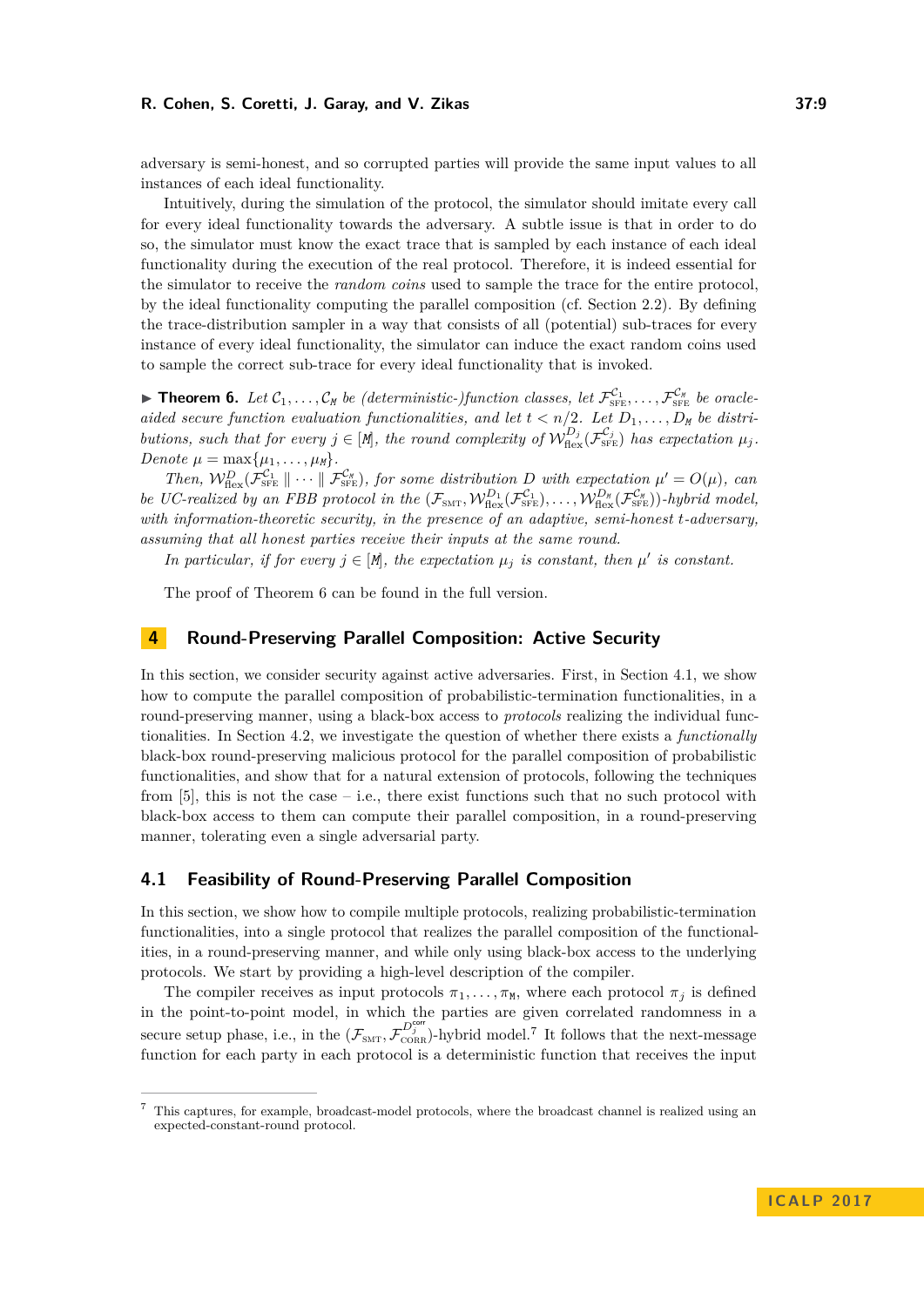## **37:10 Round-Preserving Parallel Composition of Probabilistic-Termination Protocols**

value, correlated randomness, private randomness and history of incoming messages, and outputs a vector of *n* messages to be sent in the following round (one message for each party). In particular, we note that the entire transcript of the protocol is fixed once the input value, correlated randomness and private randomness of each party are determined.

The underlying ideas of the compiler are inspired by the constructions in [\[5,](#page-12-4) [14\]](#page-12-5), where a round-preserving parallel-broadcast protocol was constructed by iteratively running, for a constant number of rounds, multiple instances of BA protocols (each instance is executed multiple times in parallel), until at least one execution of every BA instance is completed. This approach is suitable for computing "privacy-free" functionalities, where the adversary may learn the results of multiple computations using the same inputs for honest parties, without compromising security. However, when considering the parallel composition of arbitrary functions, running two instances of a protocol *using the same inputs* will violate privacy, since the adversary can use different inputs to learn multiple outputs of the function.

The parallel-composition compiler generalizes the above approach in a privacy-preserving manner. The compiler follows the GMW paradigm [\[30\]](#page-13-0) and is defined in the Setup-Committhen-Prove hybrid model [\[10,](#page-12-14) [39\]](#page-14-13), which generates committed correlated randomness for the parties and ensures that all parties follow the protocol specification. This mechanism allows each party to commit to its input values and later execute multiple instances of each protocol, while proving that the same input value is used in all executions. For simplicity and without loss of generality, we assume that each function is deterministic and has a public output. In this case it is ensured that if two parties receive output values in two executions of  $\pi_j$ , then they receive the same output value. The private random coins that are used in each execution only affect the termination round, but not the output value. Using this simplification, we can remove the leader-election phase from the output-agreement technique in [\[5,](#page-12-4) [14\]](#page-12-5) and directly use the termination technique from Bracha [\[7\]](#page-12-16).

Another obstacle is to recover from corruptions without increasing the round complexity. Indeed, in case some party misbehaves, e.g., by using different input values in different instances of the same protocol  $\pi_j$ , then the Setup-Commit-then-Prove functionality ensures that all honest parties will identify the cheating party. In this case, the parties cannot recover by, for example, backtracking and simulating the cheating party, as this will yield a round complexity that is linear in the number of parties. Furthermore, the protocol must resume in a way such that all instances of a specific protocol  $\pi_j$  will use the same input value that the identified corrupted party used throughout the protocol's execution until it misbehaved (since the cheating party might have learned an output value in one of the executed protocols).

To this end, we slightly adjust the Setup-Commit-then-Prove functionality and secretshare every committed random string  $r_i$  (the correlated randomness for party  $P_i$ ) among all the parties, using an error-correcting secret-sharing scheme. Note that this can be done information theoretically as we assume an honest majority [\[50,](#page-14-2) [19,](#page-13-16) [11\]](#page-12-15). In case a cheating party is identified, every party broadcasts the share of the committed randomness corresponding to that party, reconstructs this party's correlated randomness and from that point onwards, locally computes the messages corresponding to this party in every instance of every protocol. Using this approach, every round in the original protocols  $\pi_1, \ldots, \pi_M$  is expanded by a constant number of rounds, and the overall round complexity is preserved.

<span id="page-9-0"></span>**Find 7.** Let  $\mathcal{F}_1, \ldots, \mathcal{F}_M$  be CSFs, let  $t < n/2$ , and let  $c \geq 1$ . Let  $\pi_1, \ldots, \pi_M$  be SNF *protocols such that for every*  $j \in [M]$ , protocol  $\pi_j$  *UC-realizes*  $\mathcal{W}_{\text{flex}}^{D_j}(\mathcal{F}_j)$  *with expected round complexity*  $\mu_j$  and information-theoretic security, in the  $(\mathcal{F}_{SMT}, \mathcal{F}_{CORR}^{L_j})$ -hybrid model (for a distribution  $D_j$  and a distribution  $D_j^{\text{corr}}$  in  $NC^0$ ), in the presence of an adaptive, malicious *t-adversary, assuming that all honest parties receive their inputs at the same round. Denote*  $\mu = \max\{\mu_1, \ldots, \mu_M\}.$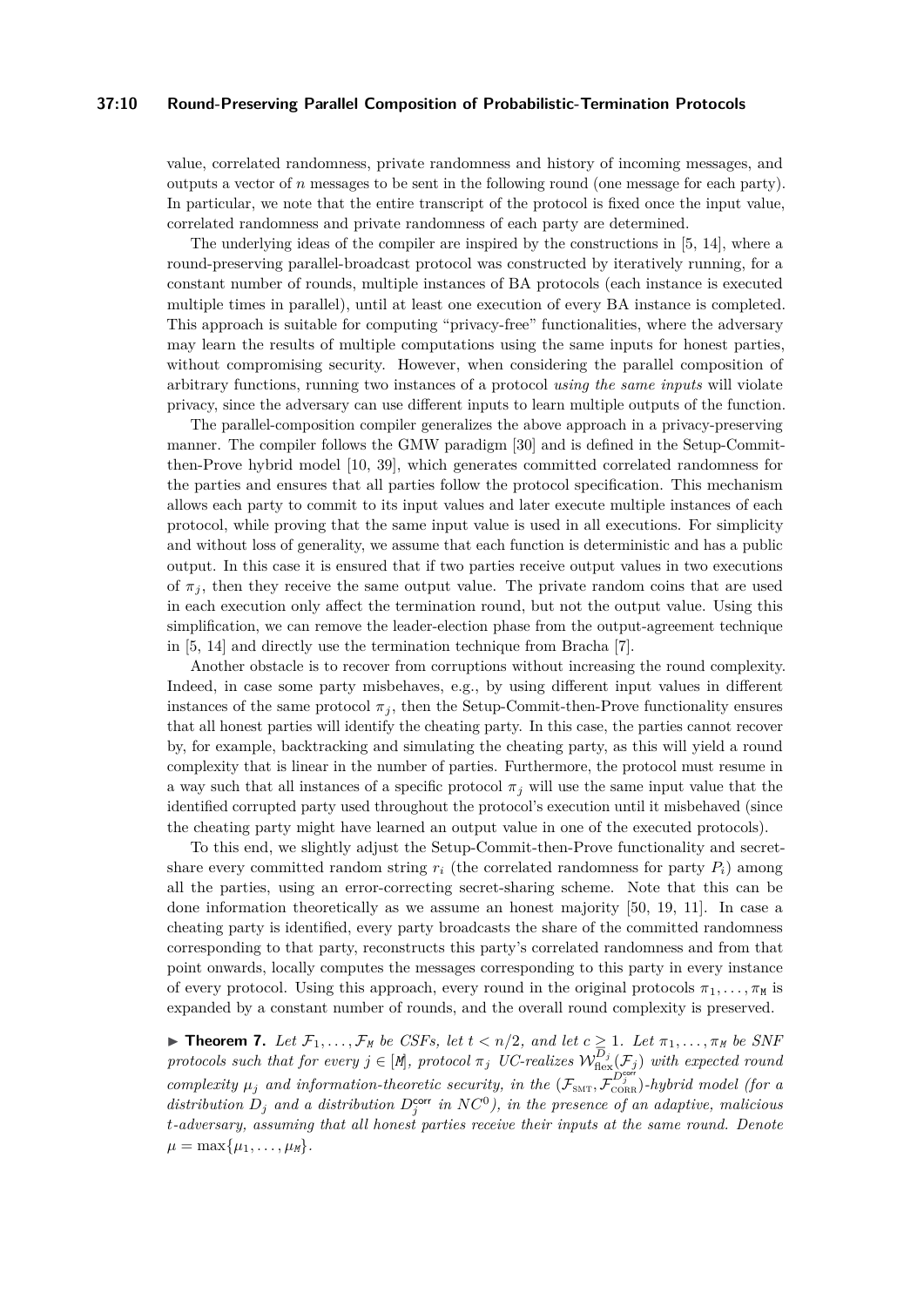*Then,*  $W_{\text{sl-flex}}^{D,c}(\mathcal{F}_1 \parallel \cdots \parallel \mathcal{F}_M)$ , for some distribution D with expectation  $\mu' = O(\mu)$ , can be *UC-realized with information-theoretic security by a protocol*  $π$  *in the* ( $\mathcal{F}_{SMT}$ ,  $\mathcal{F}_{CORR-BC}$ )*-hybrid model, in the same adversarial setting, assuming that all honest parties receive their inputs within*  $c + 1$  *consecutive rounds. In addition, protocol*  $\pi$  *requires only black-box access to the protocols*  $\pi_j$ *.* 

*In particular, if for every*  $j \in [M]$ ,  $\mu_j$  *is constant, then D has constant expectation.* 

The proof of Theorem [7](#page-9-0) can be found in the full version.

## <span id="page-10-0"></span>**4.2 An Impossibility of FBB Round-Preserving Parallel Composition**

In this section, we prove that for a natural class of protocols, following and/or extending in various ways the techniques from Ben-Or and El-Yaniv  $[5]$ ,  $\delta$  there exist functions such that no protocol can compute their parallel composition in a round-preserving manner, while accessing the functions in a black-box way, tolerating even a single adversarial party. Although this is not a general impossibility result, it indicates that the batching approach of [\[5\]](#page-12-4) is limited to semi-honest security (cf. Section [3\)](#page-7-0) and/or functionally white-box transformations.

We observe that this impossibility serves as an additional justification for the optimality of our protocol-black-box parallel composition (cf. Section [4.1\)](#page-8-2). Indeed, on the one hand, it formally confirms the generic observation that the natural parallel composition of a set of PT functionalities does not preserve their round complexity. On the other hand, and most importantly, it proves that all existing techniques for composing PT functionalities in parallel in the natural (FBB) manner fail in preserving the round complexity. Hence, the only known existing round-preserving composition for such functionalities are the protocol-black-box compiler presented in Section [4.1](#page-8-2) or more inefficient non-black-box techniques. The wideness of the class of excluded protocols by our impossibility result justifies our conjecture that there exists no round-preserving FBB protocol for parallel composition of PT functionalities. Proving this conjecture is in our opinion a very interesting research direction.

We first argue informally why the approach of [\[5\]](#page-12-4), cannot be directly extended to privacysensitive functions. The idea in [\[5\]](#page-12-4) for allowing each of the *n* parties to broadcast its value is to have each of the *n* parties participate in  $m = O(\log n)$  parallel invocations (hereafter called *batches*, to avoid confusion with the goal of parallel broadcast for different messages) of broadcast as sender with the same input. Each of those batches is executed in parallel for a fixed (constant) number of rounds (for the same broadcast message); this increases the probability that sufficiently many parties receive output from each batch. At the end of each batch execution, the parties check whether they jointly hold the output, and if not, they repeat the computation of the batches. It might seem that this idea can be applied to arbitrary tasks, but this is not the case. The reason is that this idea fails if the functionality has any privacy requirements, is that the adversary can input different values on different calls of the functionality within a batch and learn more information on the input.

**Batched parallel composition.** The above issue with privacy appears whenever a function is invoked twice in the same round on the same inputs from honest parties. Indeed, in this case the adversary can use different inputs to each invocation and learn information as sketched above. The same attack can be extended to composition-protocols which invoke the function in two different rounds  $\rho$  and  $\rho'$ ; as long as the adversary knows these rounds

<span id="page-10-1"></span><sup>8</sup> To our knowledge, the only known techniques for round-preserving parallel composition are those of Ben-Or and El-Yaniv [\[5\]](#page-12-4) and are only for the specific case of Byzantine agreement.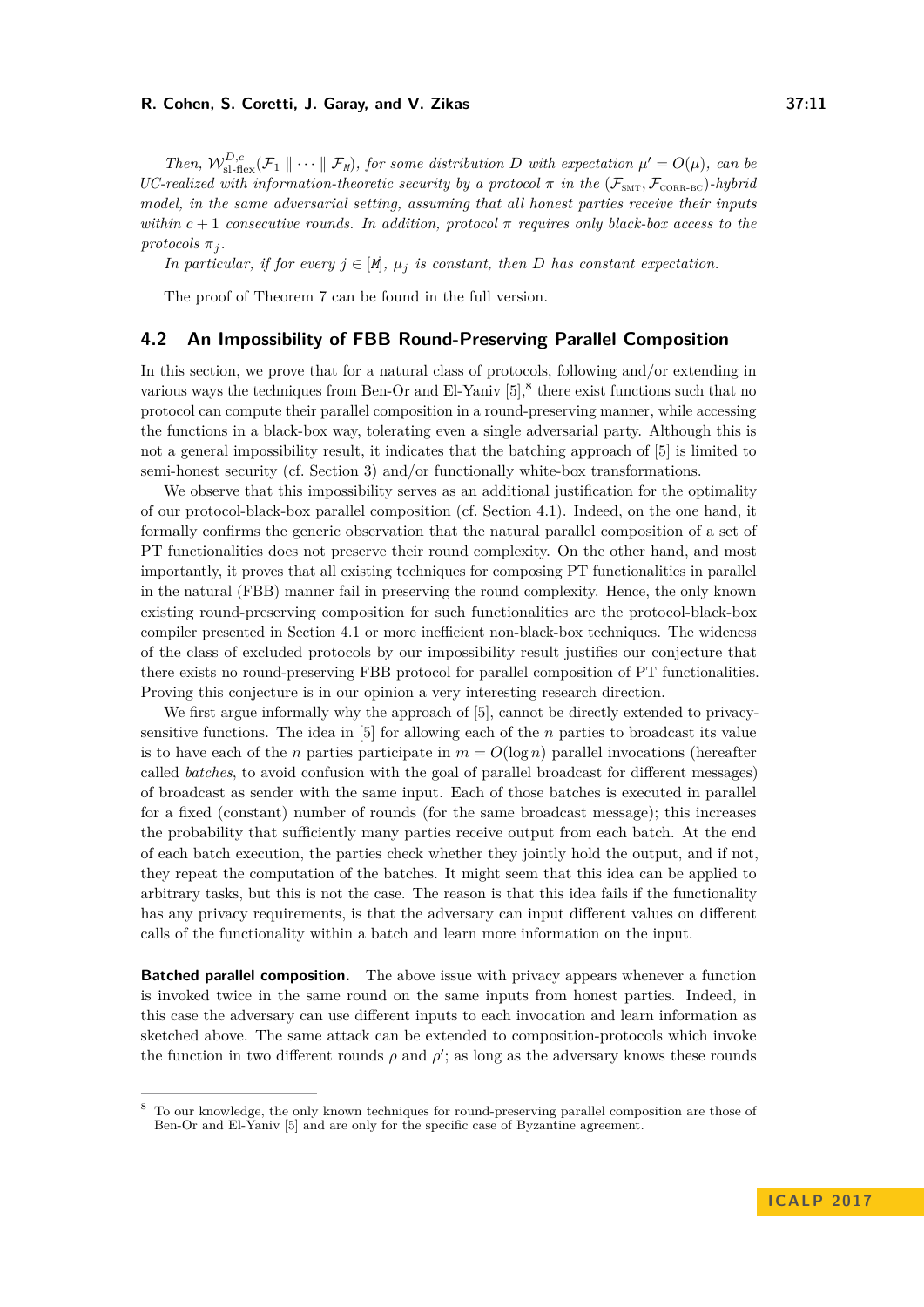### **37:12 Round-Preserving Parallel Composition of Probabilistic-Termination Protocols**

he can still launch the above attack on privacy. Generalizing the claim even further, for specific classes of functions, it suffices that there are two (possibly different) functions which are evaluated on the same inputs in rounds  $\rho$  and  $\rho'$ . This excludes protocols that might attempt to avoid using some functionality  $\mathcal{W}_{\text{flex}}^{D_j}(\mathcal{F}_j)$  by invoking some other  $\mathcal{W}_{\text{flex}}^{D_{j'}}(\mathcal{F}_{j'})$ .

To capture the above generalization, we define the class of *batched-parallel composition* protocols: A protocol  $\pi$  implementing the PT parallel composition  $\mathcal{W}_{\text{flex}}^D(\mathcal{F}_1 \parallel \cdots \parallel \mathcal{F}_{\text{M}})$ in the  $(\mathcal{W}_{\text{flex}}^{D_1}(\mathcal{F}_1), \ldots, \mathcal{W}_{\text{flex}}^{D_M}(\mathcal{F}_M))$ -hybrid model (for some distributions  $D, D_1, \ldots, D_M$ ) is a *batched-parallel composition* protocol if it has the following structure: It proceeds in rounds, where in each round the protocol might initiate (possibly multiple) calls to any number of the hybrid functionalities  $\mathcal{W}_{\text{flex}}^{D_j}(\mathcal{F}_j)$  and/or continue calls that were initiated in previous rounds. Furthermore, there exist two publicly known protocol rounds  $\rho$  and  $\rho'$ , and indices  $j, j', \ell \in [M]$ , such that for the input vector  $\mathbf{x} = (\mathbf{x}_1, \dots, \mathbf{x}_n)$  that  $\pi$  gives to  $\mathcal{W}_{\text{flex}}^D(\mathcal{F}_1 \parallel \dots \parallel \mathcal{F}_{\text{M}})$  (where  $\boldsymbol{x}_i = (x_i^1, \dots, x_i^M)$  the following properties are satisfied:

- **1.** In round  $\rho$  the functionality  $\mathcal{W}_{\text{flex}}^{D_j}(\mathcal{F}_j)$  is called on input  $\mathbf{x}^{\ell} = (x_1^{\ell}, \ldots, x_n^{\ell})$  and at least two of its rounds are executed.
- **2.** In round  $\rho'$  the functionality  $\mathcal{W}_{\text{flex}}^{D_{j'}}(\mathcal{F}_{j'})$  is also called on input  $\mathbf{x}^{\ell}$  and at least two of its rounds are executed.

We next show that the there are classes of functions  $C_1, \ldots, C_M$  such and for any protocol  $\pi$  that securely computes the parallel composition  $\mathcal{W}_{\text{flex}}^{\mathcal{D}}(\mathcal{F}_{\text{SFE}}^{\mathcal{C}_1} \|\cdots \|\mathcal{F}_{\text{SFE}}^{\mathcal{C}_N})$  while given hybrid access to PT functionalities  $W_{\text{flex}}^{D_i}(\mathcal{F}_{\text{SFE}}^{C_i})$  the following properties hold *simultaneously*:

- **1.** *π* has to call each of the hybrids  $W_{\text{flex}}^{D_i}(\mathcal{F}_{\text{SFE}}^{C_i})$  (for at least 2 rounds each).<sup>[9](#page-11-1)</sup>
- **2.** The naïve solution of  $\pi$  calling each of the  $W_{\text{flex}}^{D_i}(\mathcal{F}_{\text{SFE}}^{C_i})$ 's in parallel until they terminate is not round-preserving (for an appropriate choice of  $D_i$ 's.)
- **3.**  $\pi$  cannot be a batched-parallel composition protocol.

The above shows that the classes  $C_1, \ldots, C_M$  not only exclude the existence of a batchedparallel composition protocol, but they also exclude all other known solutions. This implies that for this classes of functions, every known approach – and generalizations thereof – fail to compute the parallel composition of the corresponding functionality in an FBB and round-preserving manner. In the full version we prove the following theorem.

 $\blacktriangleright$  **Theorem 8.** Let  $M = O(\kappa)$ . There exist *n*-party function classes  $C_1, \ldots, C_M$  and distributions  $D_1, \ldots, D_M$ *, such that the following properties hold in the presence of a malicious adversary corrupting any one of the parties:*

- **1.** The protocol that calls each  $W_{\text{flex}}^{D_i}(\mathcal{F}_{\text{SFE}}^{C_i})$  in parallel (once) until termination is not round*preserving (its round complexity is asymptotically higher than of the distributions*  $D_i$ ).
- **2.** *Any*  $(\mathcal{F}_{\text{SMT}}, \mathcal{W}_{\text{flex}}^{D_1}(\mathcal{F}_{\text{SFE}}^{C_1}), \ldots, \mathcal{W}_{\text{flex}}^{D_N}(\mathcal{F}_{\text{SFE}}^{C_N})\)-hybrid\ protocol\ for\ computing\ \mathcal{W}_{\text{flex}}^{D_N}(\mathcal{F}_{\text{SFE}}^{C_1} \parallel \cdots \parallel$  $\mathcal{F}_{\text{SFE}}^{C_M}$ ) has to make a meaningful call (i.e., a call that executes at least two rounds) to each *PT* hybrid  $W_{\text{flex}}^{D_i}(\mathcal{F}_{\text{SFE}}^{C_i})$ *.*
- **3.** *There exists no functionally black-box batched-parallel composition protocol for computing*  $\mathcal{W}_{\text{flex}}^D(\mathcal{F}_{\text{SFE}}^{\mathcal{C}_1} \parallel \cdots \parallel \mathcal{F}_{\text{SFE}}^{\mathcal{C}_N})$  in the  $(\mathcal{F}_{\text{SMT}}, \mathcal{W}_{\text{flex}}^{D_1}(\mathcal{F}_{\text{SFE}}^{\mathcal{C}_1}), \ldots, \mathcal{W}_{\text{flex}}^{D_N}(\mathcal{F}_{\text{SFE}}^{\mathcal{C}_N}))$ -hybrid model, where *D has (asymptotically) the same expectation as*  $D_1, \ldots, D_M$ .

## **References**

<span id="page-11-0"></span>**1** Gilad Asharov, Abhishek Jain, Adriana López-Alt, Eran Tromer, Vinod Vaikuntanathan, and Daniel Wichs. Multiparty computation with low communication, computation and

<span id="page-11-1"></span><sup>&</sup>lt;sup>9</sup> Note that this does not mean that  $\pi$  is not round preserving as the calls might be in parallel.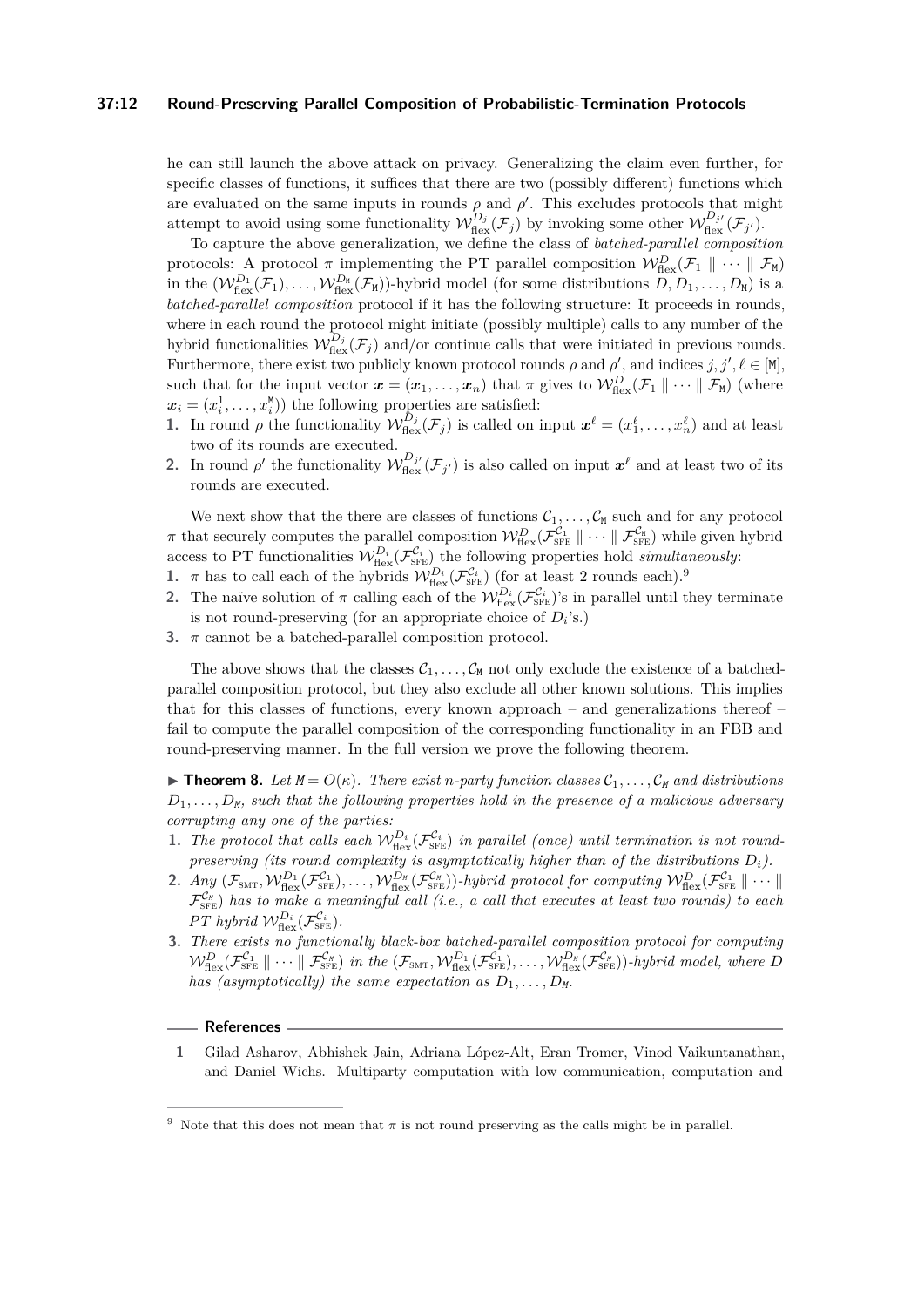interaction via threshold FHE. In David Pointcheval and Thomas Johansson, editors, *EUROCRYPT 2012*, volume 7237 of *LNCS*, pages 483–501. Springer, April 2012.

- <span id="page-12-9"></span>**2** Gilad Asharov and Yehuda Lindell. Utility dependence in correct and fair rational secret sharing. In Shai Halevi, editor, *CRYPTO 2009*, volume 5677 of *LNCS*, pages 559–576. Springer, August 2009.
- <span id="page-12-8"></span>**3** Donald Beaver, Silvio Micali, and Phillip Rogaway. The round complexity of secure protocols (extended abstract). In *22nd ACM STOC*, pages 503–513. ACM Press, May 1990.
- <span id="page-12-3"></span>**4** Michael Ben-Or. Another advantage of free choice: Completely asynchronous agreement protocols (extended abstract). In Robert L. Probert, Nancy A. Lynch, and Nicola Santoro, editors, *2nd ACM PODC*, pages 27–30. ACM Press, August 1983.
- <span id="page-12-4"></span>**5** Michael Ben-Or and Ran El-Yaniv. Resilient-optimal interactive consistency in constant time. *Distributed Computing*, 16(4):249–262, 2003.
- <span id="page-12-1"></span>**6** Michael Ben-Or, Shafi Goldwasser, and Avi Wigderson. Completeness theorems for noncryptographic fault-tolerant distributed computation (extended abstract). In *20th ACM STOC*, pages 1–10. ACM Press, May 1988.
- <span id="page-12-16"></span>**7** Gabriel Bracha. An asynchronou [(n-1)/3]-resilient consensus protocol. In Robert L. Probert, Nancy A. Lynch, and Nicola Santoro, editors, *3rd ACM PODC*, pages 154–162. ACM Press, August 1984.
- <span id="page-12-6"></span>**8** Ran Canetti. Universally composable security: A new paradigm for cryptographic protocols. In *42nd FOCS*, pages 136–145. IEEE Computer Society Press, October 2001.
- <span id="page-12-10"></span>**9** Ran Canetti, Joe Kilian, Erez Petrank, and Alon Rosen. Black-box concurrent zeroknowledge requires omega (log n) rounds. In *33rd ACM STOC*, pages 570–579. ACM Press, July 2001.
- <span id="page-12-14"></span>**10** Ran Canetti, Yehuda Lindell, Rafail Ostrovsky, and Amit Sahai. Universally composable two-party and multi-party secure computation. In *34th ACM STOC*, pages 494–503. ACM Press, May 2002.
- <span id="page-12-15"></span>**11** Alfonso Cevallos, Serge Fehr, Rafail Ostrovsky, and Yuval Rabani. Unconditionally-secure robust secret sharing with compact shares. In David Pointcheval and Thomas Johansson, editors, *EUROCRYPT 2012*, volume 7237 of *LNCS*, pages 195–208. Springer, April 2012.
- <span id="page-12-2"></span>**12** David Chaum, Claude Crépeau, and Ivan Damgård. Multiparty unconditionally secure protocols (extended abstract). In *20th ACM STOC*, pages 11–19. ACM Press, May 1988.
- <span id="page-12-11"></span>**13** Kai-Min Chung, Rafael Pass, and Wei-Lung Dustin Tseng. The knowledge tightness of parallel zero-knowledge. In Ronald Cramer, editor, *TCC 2012*, volume 7194 of *LNCS*, pages 512–529. Springer, March 2012.
- <span id="page-12-5"></span>**14** Ran Cohen, Sandro Coretti, Juan A. Garay, and Vassilis Zikas. Probabilistic termination and composability of cryptographic protocols. In Matthew Robshaw and Jonathan Katz, editors, *CRYPTO 2016, Part III*, volume 9816 of *LNCS*, pages 240–269. Springer, August 2016.
- <span id="page-12-0"></span>**15** Ran Cohen, Sandro Coretti, Juan A. Garay, and Vassilis Zikas. Round-preserving parallel composition of probabilistic-termination cryptographic protocols. Cryptology ePrint Archive, Report 2017/364, 2017. URL: <http://eprint.iacr.org/2017/364>.
- <span id="page-12-13"></span>**16** Ran Cohen, Iftach Haitner, Eran Omri, and Lior Rotem. Characterization of secure multiparty computation without broadcast. In Eyal Kushilevitz and Tal Malkin, editors, *TCC 2016-A, Part I*, volume 9562 of *LNCS*, pages 596–616. Springer, January 2016.
- <span id="page-12-12"></span>**17** Ran Cohen and Yehuda Lindell. Fairness versus guaranteed output delivery in secure multiparty computation. In *ASIACRYPT 2014, Part II*, volume 8874 of *LNCS*, pages 466–485. Springer, December 2014.
- <span id="page-12-7"></span>**18** Ronald Cramer, Ivan Damgård, Stefan Dziembowski, Martin Hirt, and Tal Rabin. Efficient multiparty computations secure against an adaptive adversary. In Jacques Stern, editor, *EUROCRYPT'99*, volume 1592 of *LNCS*, pages 311–326. Springer, May 1999.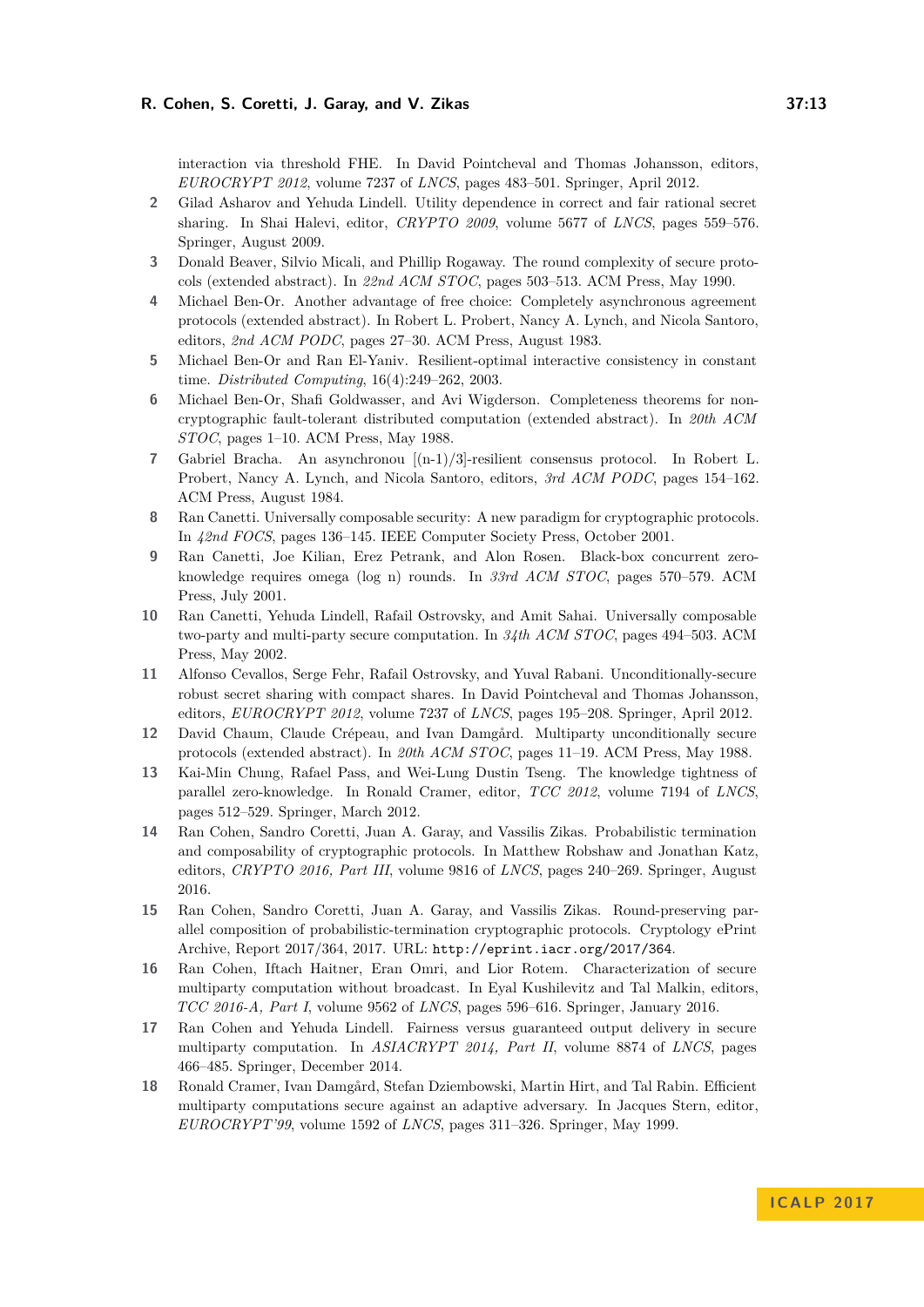## **37:14 Round-Preserving Parallel Composition of Probabilistic-Termination Protocols**

- <span id="page-13-16"></span>**19** Ronald Cramer, Ivan Damgård, and Serge Fehr. On the cost of reconstructing a secret, or VSS with optimal reconstruction phase. In Joe Kilian, editor, *CRYPTO 2001*, volume 2139 of *LNCS*, pages 503–523. Springer, August 2001.
- <span id="page-13-6"></span>**20** Ivan Damgård and Yuval Ishai. Constant-round multiparty computation using a black-box pseudorandom generator. In Victor Shoup, editor, *CRYPTO 2005*, volume 3621 of *LNCS*, pages 378–394. Springer, August 2005.
- <span id="page-13-9"></span>**21** Ivan Damgård and Jesper Buus Nielsen. Improved non-committing encryption schemes based on a general complexity assumption. In Mihir Bellare, editor, *CRYPTO 2000*, volume 1880 of *LNCS*, pages 432–450. Springer, August 2000.
- <span id="page-13-3"></span>**22** Danny Dolev, Rüdiger Reischuk, and H. Raymond Strong. Early stopping in byzantine agreement. *Journal of the ACM*, 37(4):720–741, 1990.
- <span id="page-13-2"></span>**23** Danny Dolev and H. Raymond Strong. Authenticated algorithms for byzantine agreement. *SIAM Journal on Computing*, 12(4):656–666, 1983.
- <span id="page-13-4"></span>**24** Pesech Feldman and Silvio Micali. An optimal probabilistic protocol for synchronous byzantine agreement. *SIAM Journal on Computing*, 26(4):873–933, 1997.
- <span id="page-13-1"></span>**25** Michael J. Fischer and Nancy A. Lynch. A lower bound for the time to assure interactive consistency. *Information Processing Letters*, 14(4):183–186, 1982.
- <span id="page-13-5"></span>**26** Matthias Fitzi and Juan A. Garay. Efficient player-optimal protocols for strong and differential consensus. In Elizabeth Borowsky and Sergio Rajsbaum, editors, *22nd ACM PODC*, pages 211–220. ACM Press, July 2003.
- <span id="page-13-11"></span>**27** Georg Fuchsbauer, Jonathan Katz, and David Naccache. Efficient rational secret sharing in standard communication networks. In Daniele Micciancio, editor, *TCC 2010*, volume 5978 of *LNCS*, pages 419–436. Springer, February 2010.
- <span id="page-13-13"></span>**28** Juan A. Garay, Jonathan Katz, Ueli Maurer, Björn Tackmann, and Vassilis Zikas. Rational protocol design: Cryptography against incentive-driven adversaries. In *54th FOCS*, pages 648–657. IEEE Computer Society Press, October 2013.
- <span id="page-13-7"></span>**29** Sanjam Garg, Craig Gentry, Shai Halevi, and Mariana Raykova. Two-round secure MPC from indistinguishability obfuscation. In Yehuda Lindell, editor, *TCC 2014*, volume 8349 of *LNCS*, pages 74–94. Springer, February 2014.
- <span id="page-13-0"></span>**30** Oded Goldreich, Silvio Micali, and Avi Wigderson. How to play any mental game or A completeness theorem for protocols with honest majority. In Alfred Aho, editor, *19th ACM STOC*, pages 218–229. ACM Press, May 1987.
- <span id="page-13-8"></span>**31** S. Dov Gordon, Feng-Hao Liu, and Elaine Shi. Constant-round MPC with fairness and guarantee of output delivery. In Rosario Gennaro and Matthew Robshaw, editors, *CRYPTO 2015, Part II*, volume 9216 of *LNCS*, pages 63–82. Springer, August 2015.
- <span id="page-13-12"></span>**32** Adam Groce and Jonathan Katz. Fair computation with rational players. In David Pointcheval and Thomas Johansson, editors, *EUROCRYPT 2012*, volume 7237 of *LNCS*, pages 81–98. Springer, April 2012.
- <span id="page-13-14"></span>**33** Iftach Haitner. A parallel repetition theorem for any interactive argument. In *50th FOCS*, pages 241–250. IEEE Computer Society Press, October 2009.
- <span id="page-13-10"></span>**34** Joseph Y. Halpern and Vanessa Teague. Rational secret sharing and multiparty computation: Extended abstract. In László Babai, editor, *36th ACM STOC*, pages 623–632. ACM Press, June 2004.
- <span id="page-13-15"></span>**35** Johan Håstad, Rafael Pass, Douglas Wikström, and Krzysztof Pietrzak. An efficient parallel repetition theorem. In Daniele Micciancio, editor, *TCC 2010*, volume 5978 of *LNCS*, pages 1–18. Springer, February 2010.
- <span id="page-13-17"></span>**36** Yuval Ishai, Ranjit Kumaresan, Eyal Kushilevitz, and Anat Paskin-Cherniavsky. Secure computation with minimal interaction, revisited. In Rosario Gennaro and Matthew Robshaw, editors, *CRYPTO 2015, Part II*, volume 9216 of *LNCS*, pages 359–378. Springer, August 2015.